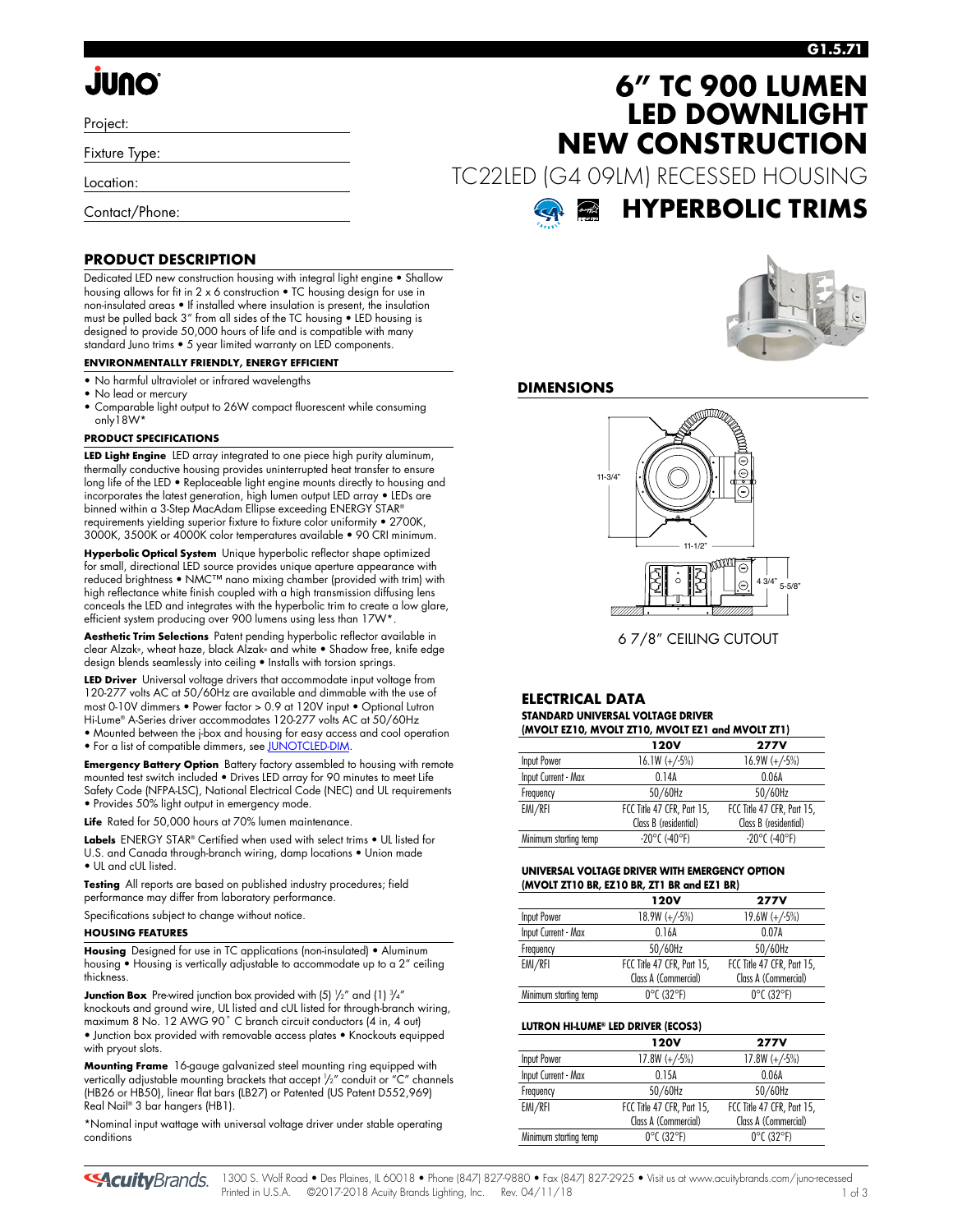## **6" TC 900 LUMEN LED DOWNLIGHT NEW CONSTRUCTION**

TC22LED (G4 09LM) RECESSED HOUSING

## **HYPERBOLIC TRIMS**

A+ Capable options indicated by this color background

**ORDERING INFORMATION** Housing and trim can be ordered together or separate, but will always ship separately.

**Example:** TC22LED G4 09LM 27K 90CRI MVOLT ZT BR

| <b>Series</b> |                               |    | <b>Generation</b> | Lumens |                    |            | <b>Color Temperature</b> | <b>CRI</b> |         | <b>Voltage/Driver</b> |                                                                                                   |
|---------------|-------------------------------|----|-------------------|--------|--------------------|------------|--------------------------|------------|---------|-----------------------|---------------------------------------------------------------------------------------------------|
| TC22LED       | 6" LED Downlight Non-IC Rated | G4 | Generation 4      | 09LM   | 900 Nominal Lumens | 27K        | 2700K                    | 90CRI      | 90+ CRI | MVOLT ZT10            | Multi-Volt (120-277), 0-10V, 10% dim                                                              |
|               | Housing                       |    |                   |        |                    | 30K        | 3000K                    |            |         | MVOLT ZT1             | Multi-Volt (120-277), 0-10V, 1% dim                                                               |
|               |                               |    |                   |        |                    | 35K        | 3500K                    |            |         | <b>MVOLT EZ10</b>     | Multi-Volt (120-277), eldoLED 0-10V, 10% dim                                                      |
|               |                               |    |                   |        |                    | <b>40K</b> | 4000K                    |            |         | <b>MVOLT EZ1</b>      | Multi-Volt (120-277), eldoLED 0-10V, 1% dim                                                       |
|               |                               |    |                   |        |                    |            |                          |            |         | <b>MVOLT ECOS3</b>    | Multi-Volt (120-277), Lutron Hi-Lume A series 3 wire<br>fluorescent controls and Lutron Ecosystem |

|    | <b>Emergency Battery</b> | <b>Territory</b> |                |
|----|--------------------------|------------------|----------------|
| BR | <b>Emergency Battery</b> | CP               | Chicago Plenum |

Note: Chicago Plenum (CP) is not available with emergency option (BR) Note: Lutron driver (MVOLT ECOS3) is not available with emergency battery pack (BR)

**Trim/Description** 



27HYP3 BWH<sup>1</sup> 6" Hyperbolic Cone Trim - Black Cone, White Trim Ring **27HYP3 CWH** 6" Hyperbolic Cone Trim - Clear Alzak® Cone, White<br>**27HYP3 HZWH** 6" Hyperbolic Cone Trim - Haze Cone, White Trim **27HYP3 HZWH** 6" Hyperbolic Cone Trim - Haze Cone, White Trim 27HYP3 WHZABZ 6" Hyperbolic Cone Trim - Wheat Haze Cone, Classic Aged Bronze Trim

**27HYP3 WHZWH** 6" Hyperbolic Cone Trim - Wheat Haze Cone, White Trim<br>**27HYP3 WWH** 6" Hyperbolic Cone Trim - White Cone, White Trim Ring **27HYP3 WWH** 6" Hyperbolic Cone Trim - White Cone, White Trim Ring

Trim Size: 7 5/8" O.D.

Alzak is a registered trademark of Alcoa Corp. Note: In Canada when insulation is present, Type IC fixtures must be used.

Notes: <sup>1</sup> Not ENERGY STAR® Certified. <sup>2</sup> Trim ring compatible with 24 and 27 trims.

| <b>Accessories</b> (ordered separately) |                                               |  |  |  |
|-----------------------------------------|-----------------------------------------------|--|--|--|
| <b>Catalog Number</b>                   | <b>Description</b>                            |  |  |  |
| HB 1                                    | Two 13 $1/2''$ - 25" Real Nail® 3 bar hangers |  |  |  |
| <b>HB26</b>                             | Two 26" C-channel bar hangers                 |  |  |  |
| <b>HB50</b>                             | Two 50" C-channel bar hangers                 |  |  |  |
| LB27                                    | Two 27" linear bar hangers                    |  |  |  |
| TR6 ABZ <sup>2</sup>                    | 6" Trim Ring - Classic Age Bronze             |  |  |  |
| TR6 BL2                                 | 6" Trim Ring - Black                          |  |  |  |
| TR6 SC <sup>2</sup>                     | 6" Trim Ring - Satin Chrome                   |  |  |  |
| TR6 WH <sup>2</sup>                     | 6" Trim Ring - White                          |  |  |  |